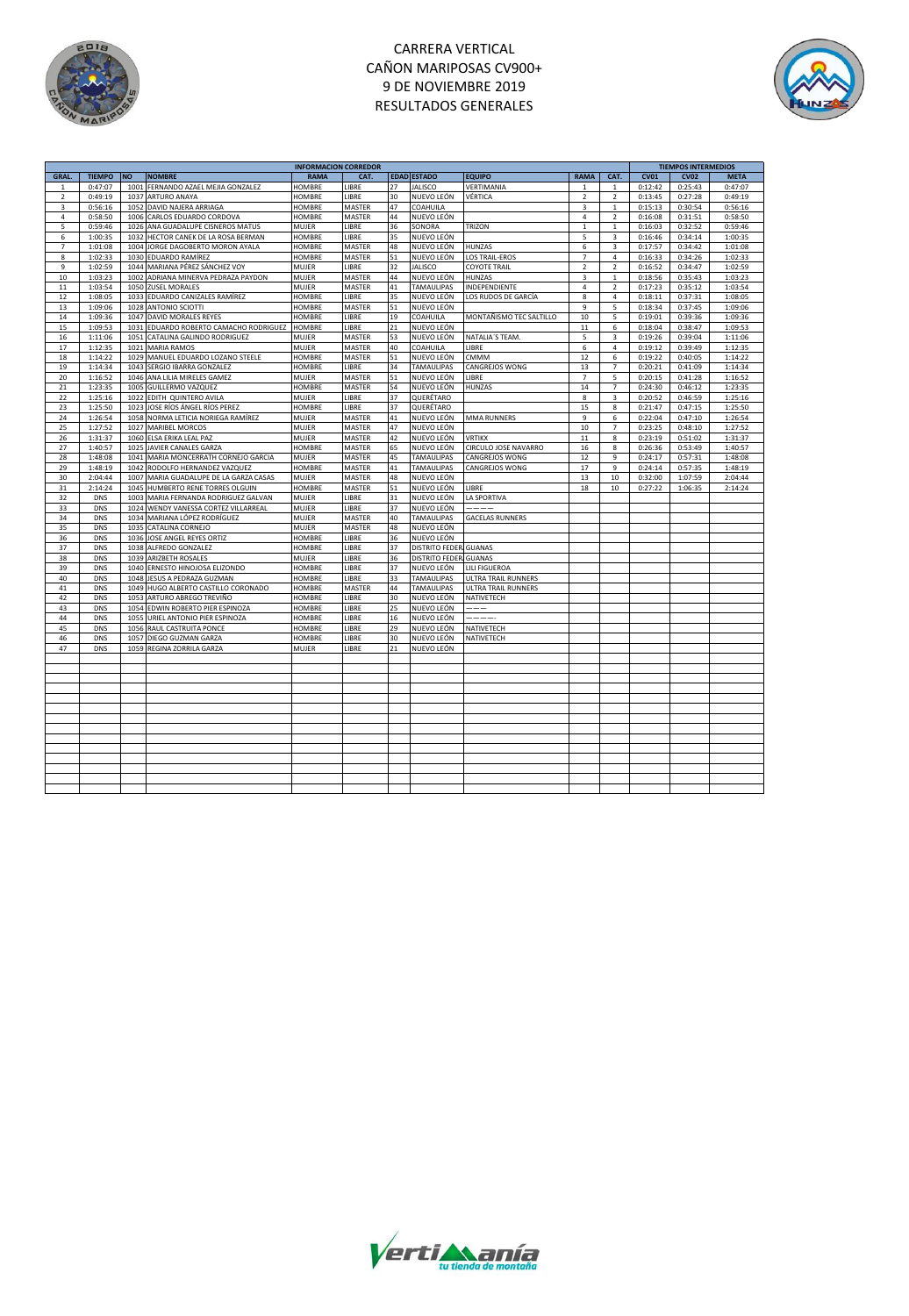

# CARRERA VERTICAL CAÑON MARIPOSAS CV900+ 9 DE NOVIEMBRE 2019 RESULTADOS FEMENIL



|       |               |           |                                        | <b>INFORMACION CORREDOR</b> |               |    |                       |                        |             |      |         | <b>TIEMPOS INTERMEDIOS</b> |             |  |  |
|-------|---------------|-----------|----------------------------------------|-----------------------------|---------------|----|-----------------------|------------------------|-------------|------|---------|----------------------------|-------------|--|--|
| GRAL. | <b>TIEMPO</b> | <b>NO</b> | <b>NOMBRE</b>                          | <b>RAMA</b>                 | CAT.          |    | <b>EDAD ESTADO</b>    | <b>EQUIPO</b>          | <b>RAMA</b> | CAT. | CVO1    | <b>CV02</b>                | <b>META</b> |  |  |
| 5     | 0:59:46       |           | 1026 ANA GUADALUPE CISNEROS MATUS      | MUJER                       | LIBRE         | 36 | SONORA                | TRIZON                 |             |      | 0:16:03 | 0:32:52                    | 0:59:46     |  |  |
| 9     | 1:02:59       |           | 1044 MARIANA PÉREZ SÁNCHEZ VOY         | <b>MUJER</b>                | <b>LIBRE</b>  | 32 | <b>JALISCO</b>        | <b>COYOTE TRAIL</b>    |             |      | 0:16:52 | 0:34:47                    | 1:02:59     |  |  |
| 10    | 1:03:23       |           | 1002 ADRIANA MINERVA PEDRAZA PAYDON    | MUJER                       | MASTER        | 44 | NUEVO LEÓN            | <b>HUNZAS</b>          | 3           |      | 0:18:56 | 0:35:43                    | 1:03:23     |  |  |
| 11    | 1:03:54       |           | 1050 ZUSEL MORALES                     | <b>MUJER</b>                | <b>MASTER</b> | 41 | <b>TAMAULIPAS</b>     | <b>INDEPENDIENTE</b>   |             |      | 0:17:23 | 0:35:12                    | 1:03:54     |  |  |
| 16    | 1:11:06       |           | 1051 CATALINA GALINDO RODRIGUEZ        | MUJER                       | MASTER        | 53 | NUEVO LEÓN            | NATALIA'S TEAM.        |             |      | 0:19:26 | 0:39:04                    | 1:11:06     |  |  |
| 17    | 1:12:35       |           | 1021 MARIA RAMOS                       | MUJER                       | <b>MASTER</b> | 40 | COAHUILA              | LIBRE                  | 6           |      | 0:19:12 | 0:39:49                    | 1:12:35     |  |  |
| 20    | 1:16:52       |           | 1046 ANA LILIA MIRELES GAMEZ           | MUJER                       | <b>MASTER</b> | 51 | NUEVO LEÓN            | LIBRE                  |             |      | 0:20:15 | 0:41:28                    | 1:16:52     |  |  |
| 22    | 1:25:16       |           | 1022 EDITH QUINTERO AVILA              | MUJER                       | LIBRE         | 37 | QUERÉTARO             |                        | я           |      | 0:20:52 | 0:46:59                    | 1:25:16     |  |  |
| 24    | 1:26:54       |           | 1058 NORMA LETICIA NORIEGA RAMÍREZ     | <b>MUJER</b>                | <b>MASTER</b> | 41 | NUEVO LEÓN            | <b>MMA RUNNERS</b>     | ٩           |      | 0:22:04 | 0:47:10                    | 1:26:54     |  |  |
| 25    | 1:27:52       |           | 1027 MARIBEL MORCOS                    | MUJER                       | MASTER        | 47 | NUEVO LEÓN            |                        | 10          |      | 0:23:25 | 0:48:10                    | 1:27:52     |  |  |
| 26    | 1:31:37       |           | 1060 ELSA ERIKA LEAL PAZ               | MUJER                       | MASTER        | 42 | NUEVO LEÓN            | <b>VRTIKX</b>          | 11          |      | 0:23:19 | 0:51:02                    | 1:31:37     |  |  |
| 28    | 1:48:08       |           | 1041 MARIA MONCERRATH CORNEJO GARCIA   | MUJER                       | MASTER        | 45 | <b>TAMAULIPAS</b>     | CANGREJOS WONG         | 12          |      | 0:24:17 | 0:57:31                    | 1:48:08     |  |  |
| 30    | 2:04:44       |           | 1007 MARIA GUADALUPE DE LA GARZA CASAS | <b>MUJER</b>                | <b>MASTER</b> | 48 | NUEVO LEÓN            |                        | 13          | 10   | 0:32:00 | 1:07:59                    | 2:04:44     |  |  |
| 32    | <b>DNS</b>    |           | 1003 MARIA FERNANDA RODRIGUEZ GALVAN   | MUJER                       | LIBRE         | 31 | NUEVO LEÓN            | <b>LA SPORTIVA</b>     |             |      |         |                            |             |  |  |
| 33    | <b>DNS</b>    |           | 1024 WENDY VANESSA CORTEZ VILLARREAL   | <b>MUJER</b>                | LIBRE         | 37 | NUEVO LEÓN            | ----                   |             |      |         |                            |             |  |  |
| 34    | <b>DNS</b>    |           | 1034 MARIANA LÓPEZ RODRÍGUEZ           | <b>MUJER</b>                | <b>MASTER</b> | 40 | <b>TAMAULIPAS</b>     | <b>GACELAS RUNNERS</b> |             |      |         |                            |             |  |  |
| 35    | DNS           |           | 1035 CATALINA CORNEJO                  | MUJER                       | <b>MASTER</b> | 48 | NUEVO LEÓN            |                        |             |      |         |                            |             |  |  |
| 38    | <b>DNS</b>    |           | 1039 ARIZBETH ROSALES                  | <b>MUJER</b>                | LIBRE         | 36 | DISTRITO FEDER GUANAS |                        |             |      |         |                            |             |  |  |
| 47    | <b>DNS</b>    |           | 1059 REGINA ZORRILA GARZA              | MUJER                       | LIBRE         | 21 | NUEVO LEÓN            |                        |             |      |         |                            |             |  |  |

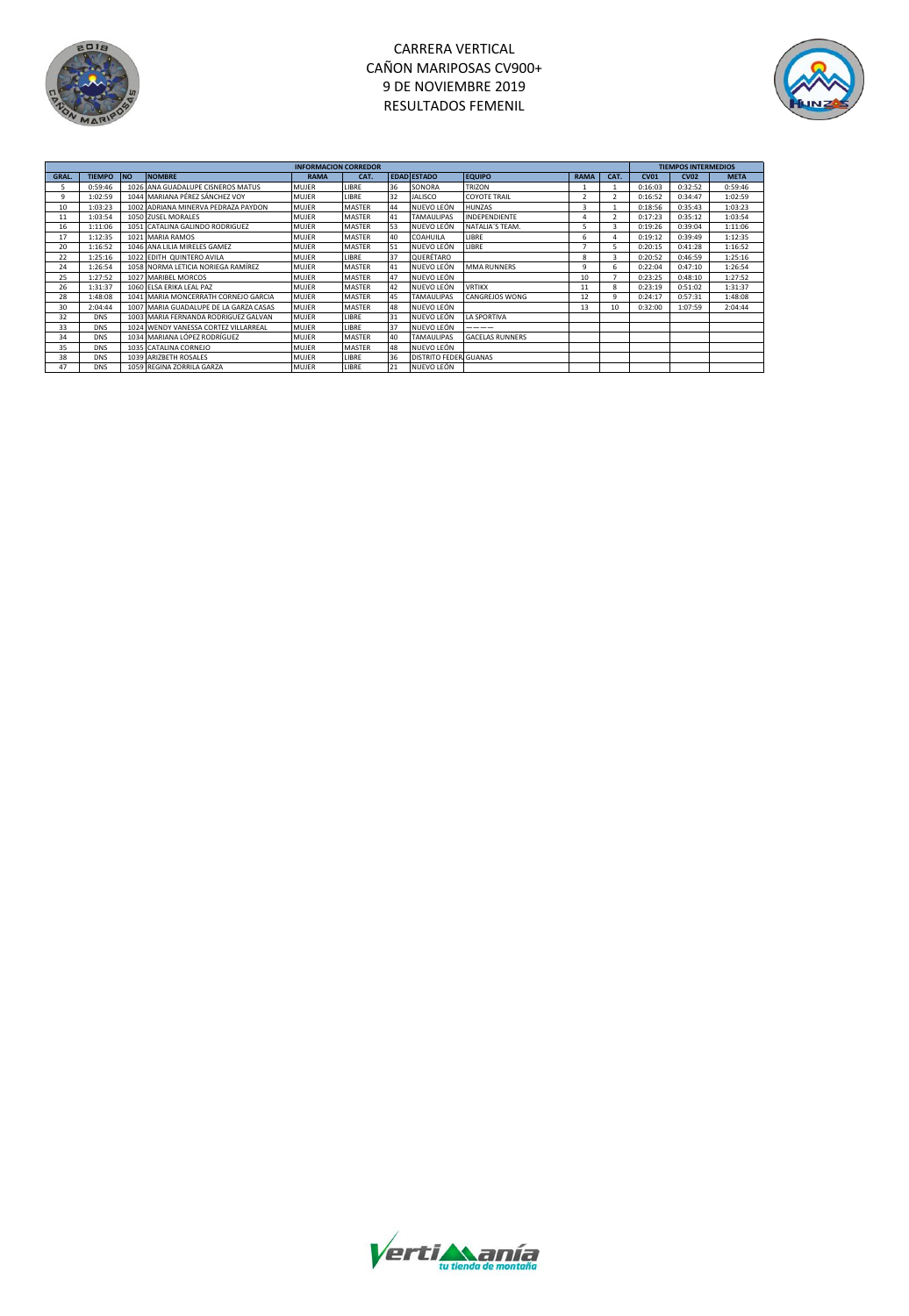

# CARRERA VERTICAL CAÑON MARIPOSAS CV900+ 9 DE NOVIEMBRE 2019 RESULTADOS VARONIL



|                |               |           |                                        | <b>INFORMACION CORREDOR</b> |               |    |                       |                            |                |                         | <b>TIEMPOS INTERMEDIOS</b> |             |             |
|----------------|---------------|-----------|----------------------------------------|-----------------------------|---------------|----|-----------------------|----------------------------|----------------|-------------------------|----------------------------|-------------|-------------|
| <b>GRAL.</b>   | <b>TIEMPO</b> | <b>NO</b> | <b>NOMBRE</b>                          | <b>RAMA</b>                 | CAT.          |    | <b>EDAD ESTADO</b>    | <b>EQUIPO</b>              | <b>RAMA</b>    | CAT.                    | <b>CV01</b>                | <b>CV02</b> | <b>META</b> |
| $\mathbf{1}$   | 0:47:07       | 1001      | FERNANDO AZAEL MEJIA GONZALEZ          | <b>HOMBRE</b>               | LIBRE         | 27 | <b>JALISCO</b>        | VERTIMANIA                 | $\mathbf{1}$   | $\mathbf{1}$            | 0:12:42                    | 0:25:43     | 0:47:07     |
| $\overline{2}$ | 0:49:19       |           | 1037 ARTURO ANAYA                      | <b>HOMBRE</b>               | LIBRE         | 30 | NUEVO LEÓN            | VÉRTICA                    | $\overline{2}$ | $\mathcal{L}$           | 0:13:45                    | 0:27:28     | 0:49:19     |
| 3              | 0:56:16       |           | 1052 DAVID NAJERA ARRIAGA              | <b>HOMBRE</b>               | MASTER        | 47 | COAHUILA              |                            | 3              | $\mathbf{1}$            | 0:15:13                    | 0:30:54     | 0:56:16     |
| $\overline{4}$ | 0:58:50       |           | 1006 CARLOS EDUARDO CORDOVA            | HOMBRE                      | MASTER        | 44 | NUEVO LEÓN            |                            | 4              | $\overline{2}$          | 0:16:08                    | 0:31:51     | 0:58:50     |
| 6              | 1:00:35       |           | 1032 HECTOR CANEK DE LA ROSA BERMAN    | <b>HOMBRE</b>               | LIBRE         | 35 | NUEVO LEÓN            |                            | 5              | $\overline{\mathbf{3}}$ | 0:16:46                    | 0:34:14     | 1:00:35     |
| $\overline{7}$ | 1:01:08       | 1004      | JORGE DAGOBERTO MORON AYALA            | <b>HOMBRE</b>               | MASTER        | 48 | NUEVO LEÓN            | <b>HUNZAS</b>              | 6              | $\overline{\mathbf{3}}$ | 0:17:57                    | 0:34:42     | 1:01:08     |
| 8              | 1:02:33       |           | 1030 EDUARDO RAMÍREZ                   | <b>HOMBRE</b>               | MASTER        | 51 | NUEVO LEÓN            | <b>LOS TRAIL-EROS</b>      | $\overline{7}$ | $\sqrt{4}$              | 0:16:33                    | 0:34:26     | 1:02:33     |
| 12             | 1:08:05       |           | 1033 EDUARDO CANIZALES RAMÍREZ         | <b>HOMBRE</b>               | LIBRE         | 35 | NUEVO LEÓN            | LOS RUDOS DE GARCÍA        | 8              | 4                       | 0:18:11                    | 0:37:31     | 1:08:05     |
| 13             | 1:09:06       |           | 1028 ANTONIO SCIOTTI                   | <b>HOMBRE</b>               | <b>MASTER</b> | 51 | NUEVO LEÓN            |                            | $\overline{9}$ | 5                       | 0:18:34                    | 0:37:45     | 1:09:06     |
| 14             | 1:09:36       | 1047      | DAVID MORALES REYES                    | <b>HOMBRE</b>               | LIBRE         | 19 | COAHUILA              | MONTAÑISMO TEC SALTILLO    | 10             | 5                       | 0:19:01                    | 0:39:36     | 1:09:36     |
| 15             | 1:09:53       |           | 1031 EDUARDO ROBERTO CAMACHO RODRIGUEZ | <b>HOMBRE</b>               | LIBRE         | 21 | NUEVO LEÓN            |                            | 11             | 6                       | 0:18:04                    | 0:38:47     | 1:09:53     |
| 18             | 1:14:22       | 1029      | MANUEL EDUARDO LOZANO STEELE           | <b>HOMBRE</b>               | MASTER        | 51 | NUEVO LEÓN            | <b>CMMM</b>                | 12             | 6                       | 0:19:22                    | 0:40:05     | 1:14:22     |
| 19             | 1:14:34       |           | 1043 SERGIO IBARRA GONZALEZ            | <b>HOMBRE</b>               | LIBRE         | 34 | <b>TAMAULIPAS</b>     | <b>CANGREJOS WONG</b>      | 13             | $\overline{7}$          | 0:20:21                    | 0:41:09     | 1:14:34     |
| 21             | 1:23:35       | 1005      | GUILLERMO VAZQUEZ                      | <b>HOMBRE</b>               | MASTER        | 54 | NUEVO LEÓN            | <b>HUNZAS</b>              | 14             | $\overline{7}$          | 0:24:30                    | 0:46:12     | 1:23:35     |
| 23             | 1:25:50       | 1023      | JOSE RÍOS ÁNGEL RÍOS PEREZ             | <b>HOMBRE</b>               | LIBRE         | 37 | QUERÉTARO             |                            | 15             | $\mathbf{R}$            | 0:21:47                    | 0:47:15     | 1:25:50     |
| 27             | 1:40:57       |           | 1025 JAVIER CANALES GARZA              | <b>HOMBRE</b>               | MASTER        | 65 | NUEVO LEÓN            | CIRCULO JOSE NAVARRO       | 16             | $\mathbf{R}$            | 0:26:36                    | 0:53:49     | 1:40:57     |
| 29             | 1:48:19       |           | 1042 RODOLFO HERNANDEZ VAZQUEZ         | HOMBRE                      | MASTER        | 41 | <b>TAMAULIPAS</b>     | <b>CANGREJOS WONG</b>      | 17             | $\mathbf{Q}$            | 0:24:14                    | 0:57:35     | 1:48:19     |
| 31             | 2:14:24       |           | 1045 HUMBERTO RENE TORRES OLGUIN       | <b>HOMBRE</b>               | MASTER        | 51 | NUEVO LEÓN            | LIBRE                      | 18             | 10                      | 0:27:22                    | 1:06:35     | 2:14:24     |
| 36             | <b>DNS</b>    |           | 1036 JOSE ANGEL REYES ORTIZ            | <b>HOMBRE</b>               | LIBRE         | 36 | NUEVO LEÓN            |                            |                |                         |                            |             |             |
| 37             | <b>DNS</b>    |           | 1038 ALFREDO GONZALEZ                  | <b>HOMBRE</b>               | LIBRE         | 37 | DISTRITO FEDER GUANAS |                            |                |                         |                            |             |             |
| 39             | <b>DNS</b>    | 1040      | ERNESTO HINOJOSA ELIZONDO              | <b>HOMBRE</b>               | LIBRE         | 37 | NUEVO LEÓN            | LILI FIGUEROA              |                |                         |                            |             |             |
| 40             | <b>DNS</b>    |           | 1048 JESUS A PEDRAZA GUZMAN            | <b>HOMBRE</b>               | LIBRE         | 33 | <b>TAMAULIPAS</b>     | <b>ULTRA TRAIL RUNNERS</b> |                |                         |                            |             |             |
| 41             | <b>DNS</b>    |           | 1049 HUGO ALBERTO CASTILLO CORONADO    | <b>HOMBRE</b>               | MASTER        | 44 | <b>TAMAULIPAS</b>     | <b>ULTRA TRAIL RUNNERS</b> |                |                         |                            |             |             |
| 42             | <b>DNS</b>    |           | 1053 ARTURO ABREGO TREVIÑO             | <b>HOMBRE</b>               | LIBRE         | 30 | NUEVO LEÓN            | NATIVETECH                 |                |                         |                            |             |             |
| 43             | <b>DNS</b>    | 1054      | EDWIN ROBERTO PIER ESPINOZA            | HOMBRE                      | LIBRE         | 25 | NUEVO LEÓN            | ---                        |                |                         |                            |             |             |
| 44             | <b>DNS</b>    |           | 1055 URIEL ANTONIO PIER ESPINOZA       | HOMBRE                      | LIBRE         | 16 | NUEVO LEÓN            | -----                      |                |                         |                            |             |             |
| 45             | <b>DNS</b>    | 1056      | RAUL CASTRUITA PONCE                   | HOMBRE                      | LIBRE         | 29 | NUEVO LEÓN            | <b>NATIVETECH</b>          |                |                         |                            |             |             |
| 46             | <b>DNS</b>    |           | 1057 DIEGO GUZMAN GARZA                | <b>HOMBRE</b>               | LIBRE         | 30 | NUEVO LEÓN            | <b>NATIVETECH</b>          |                |                         |                            |             |             |
|                |               |           |                                        |                             |               |    |                       |                            |                |                         |                            |             |             |
|                |               |           |                                        |                             |               |    |                       |                            |                |                         |                            |             |             |
|                |               |           |                                        |                             |               |    |                       |                            |                |                         |                            |             |             |
|                |               |           |                                        |                             |               |    |                       |                            |                |                         |                            |             |             |
|                |               |           |                                        |                             |               |    |                       |                            |                |                         |                            |             |             |
|                |               |           |                                        |                             |               |    |                       |                            |                |                         |                            |             |             |
|                |               |           |                                        |                             |               |    |                       |                            |                |                         |                            |             |             |
|                |               |           |                                        |                             |               |    |                       |                            |                |                         |                            |             |             |
|                |               |           |                                        |                             |               |    |                       |                            |                |                         |                            |             |             |
|                |               |           |                                        |                             |               |    |                       |                            |                |                         |                            |             |             |
|                |               |           |                                        |                             |               |    |                       |                            |                |                         |                            |             |             |
|                |               |           |                                        |                             |               |    |                       |                            |                |                         |                            |             |             |
|                |               |           |                                        |                             |               |    |                       |                            |                |                         |                            |             |             |
|                |               |           |                                        |                             |               |    |                       |                            |                |                         |                            |             |             |

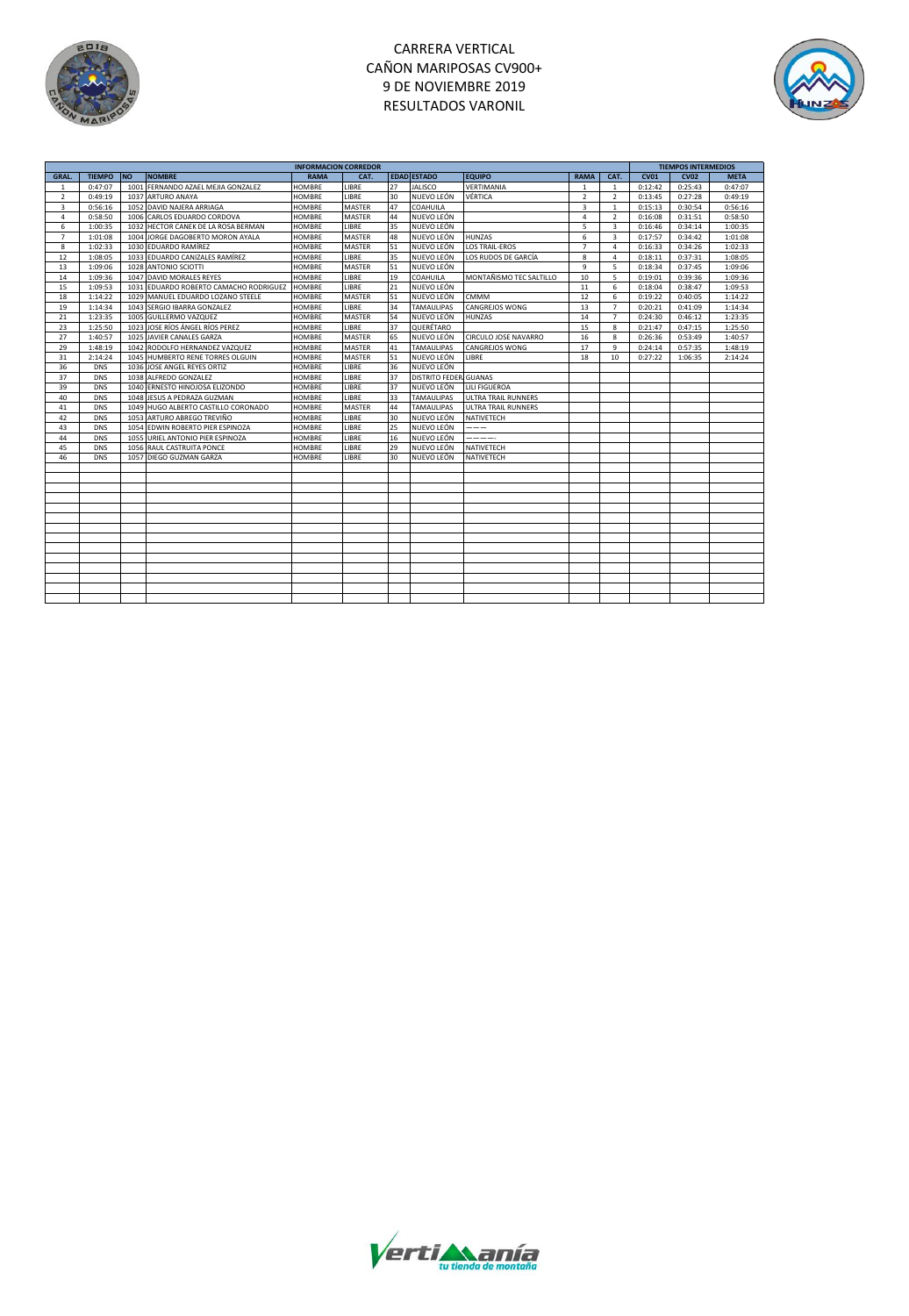

### CARRERA VERTICAL CAÑON MARIPOSAS CV900+ 9 DE NOVIEMBRE 2019 RESULTADOS FEMENIL LIBRE



|       | <b>INFORMACION CORREDOR</b> |  |                                      |              |       |    |                       |                     |             |      |         | <b>TIEMPOS INTERMEDIOS</b> |             |  |
|-------|-----------------------------|--|--------------------------------------|--------------|-------|----|-----------------------|---------------------|-------------|------|---------|----------------------------|-------------|--|
| GRAL. | <b>TIEMPO NO</b>            |  | <b>NOMBRE</b>                        | <b>RAMA</b>  | CAT.  |    | <b>EDAD ESTADO</b>    | <b>EQUIPO</b>       | <b>RAMA</b> | CAT. | CVO1    | <b>CV02</b>                | <b>META</b> |  |
|       | 0:59:46                     |  | 1026 ANA GUADALUPE CISNEROS MATUS    | <b>MUJER</b> | LIBRE | 36 | SONORA                | <b>TRIZON</b>       |             |      | 0:16:03 | 0:32:52                    | 0:59:46     |  |
|       | 1:02:59                     |  | 1044 MARIANA PÉREZ SÁNCHEZ VOY       | MUJER        | LIBRE | 32 | <b>JALISCO</b>        | <b>COYOTE TRAIL</b> |             |      | 0:16:52 | 0:34:47                    | 1:02:59     |  |
| 22    | 1:25:16                     |  | 1022 EDITH QUINTERO AVILA            | MUJER        | LIBRE | 37 | QUERÉTARO             |                     |             |      | 0:20:52 | 0:46:59                    | 1:25:16     |  |
| 32    | DNS                         |  | 1003 MARIA FERNANDA RODRIGUEZ GALVAN | <b>MUJER</b> | LIBRE | 31 | NUEVO LEÓN            | <b>I A SPORTIVA</b> |             |      |         |                            |             |  |
| 33    | DNS                         |  | 1024 WENDY VANESSA CORTEZ VILLARREAL | <b>MUJER</b> | LIBRE | 37 | NUEVO LEÓN            |                     |             |      |         |                            |             |  |
| 38    | DNS                         |  | 1039 ARIZBETH ROSALES                | MUJER        | LIBRE | 36 | DISTRITO FEDER GUANAS |                     |             |      |         |                            |             |  |
| 47    | <b>DNS</b>                  |  | 1059 REGINA ZORRILA GARZA            | MUJER        | LIBRE | 21 | NUEVO LEÓN            |                     |             |      |         |                            |             |  |

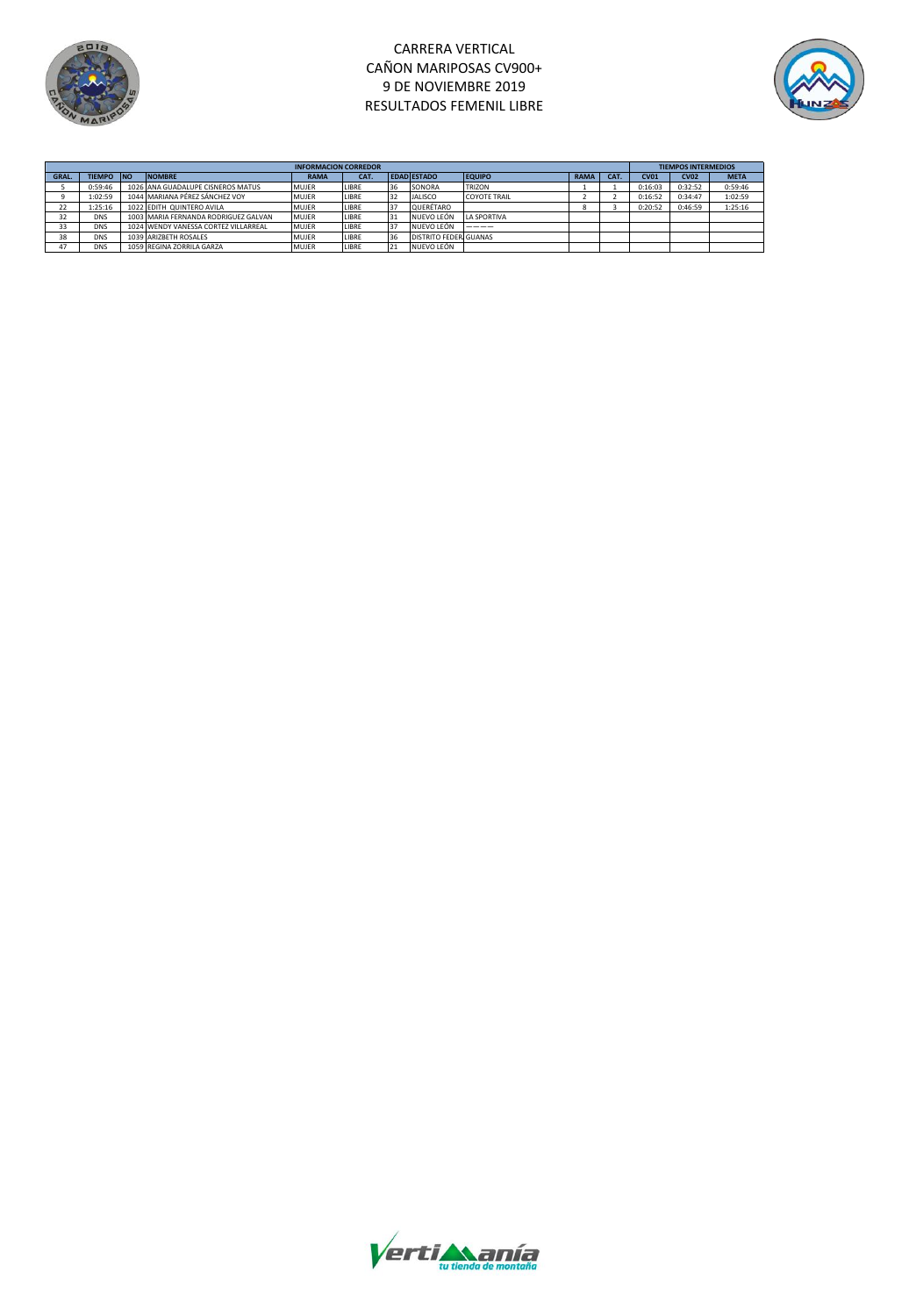

## CARRERA VERTICAL CAÑON MARIPOSAS CV900+ 9 DE NOVIEMBRE 2019 RESULTADOS FEMENIL MASTER



|       | <b>INFORMACION CORREDOR</b> |            |                                        |              |               |    |                    |                        |             |      |             |             | <b>TIEMPOS INTERMEDIOS</b> |  |  |
|-------|-----------------------------|------------|----------------------------------------|--------------|---------------|----|--------------------|------------------------|-------------|------|-------------|-------------|----------------------------|--|--|
| GRAL. | <b>TIEMPO</b>               | <b>INO</b> | <b>NOMBRE</b>                          | <b>RAMA</b>  | CAT.          |    | <b>EDAD ESTADO</b> | <b>EQUIPO</b>          | <b>RAMA</b> | CAT. | <b>CV01</b> | <b>CV02</b> | <b>META</b>                |  |  |
| 10    | 1:03:23                     |            | 1002 ADRIANA MINERVA PEDRAZA PAYDON    | <b>MUJER</b> | <b>MASTER</b> | 44 | NUEVO LEÓN         | <b>HUNZAS</b>          |             |      | 0:18:56     | 0:35:43     | 1:03:23                    |  |  |
| 11    | 1:03:54                     |            | 1050 ZUSEL MORALES                     | <b>MUJER</b> | <b>MASTER</b> | 41 | <b>TAMAULIPAS</b>  | <b>INDEPENDIENTE</b>   |             |      | 0:17:23     | 0:35:12     | 1:03:54                    |  |  |
| 16    | 1:11:06                     |            | 1051 CATALINA GALINDO RODRIGUEZ        | <b>MUJER</b> | <b>MASTER</b> | 53 | NUEVO LEÓN         | NATALIA'S TEAM.        |             |      | 0:19:26     | 0:39:04     | 1:11:06                    |  |  |
|       | 1:12:35                     |            | 1021 MARIA RAMOS                       | <b>MUJER</b> | <b>MASTER</b> | 40 | COAHUILA           | LIBRE                  | h           |      | 0:19:12     | 0:39:49     | 1:12:35                    |  |  |
| 20    | 1:16:52                     |            | 1046 ANA LILIA MIRELES GAMEZ           | MUJER        | <b>MASTER</b> | 51 | NUEVO LEÓN         | LIBRE                  |             |      | 0:20:15     | 0:41:28     | 1:16:52                    |  |  |
| 24    | 1:26:54                     |            | 1058 NORMA LETICIA NORIEGA RAMÍREZ     | <b>MUJER</b> | <b>MASTER</b> | 41 | NUEVO LEÓN         | MMA RUNNERS            |             | b    | 0:22:04     | 0:47:10     | 1:26:54                    |  |  |
| 25    | 1:27:52                     |            | 1027 MARIBEL MORCOS                    | <b>MUJER</b> | <b>MASTER</b> | 47 | NUEVO LEÓN         |                        | 10          |      | 0:23:25     | 0:48:10     | 1:27:52                    |  |  |
| 26    | 1:31:37                     |            | 1060 ELSA ERIKA LEAL PAZ               | <b>MUJER</b> | <b>MASTER</b> | 42 | NUEVO LEÓN         | <b>VRTIKX</b>          | 11          | 8    | 0:23:19     | 0:51:02     | 1:31:37                    |  |  |
| 28    | 1:48:08                     |            | 1041 MARIA MONCERRATH CORNEJO GARCIA   | <b>MUJER</b> | <b>MASTER</b> | 45 | <b>TAMAULIPAS</b>  | <b>CANGREJOS WONG</b>  | 12          |      | 0:24:17     | 0:57:31     | 1:48:08                    |  |  |
| 30    | 2:04:44                     |            | 1007 MARIA GUADALUPE DE LA GARZA CASAS | <b>MUJER</b> | <b>MASTER</b> | 48 | NUEVO LEÓN         |                        | 13          | 10   | 0:32:00     | 1:07:59     | 2:04:44                    |  |  |
| 34    | <b>DNS</b>                  |            | 1034 MARIANA LÓPEZ RODRÍGUEZ           | <b>MUJER</b> | <b>MASTER</b> | 40 | <b>TAMAULIPAS</b>  | <b>GACELAS RUNNERS</b> |             |      |             |             |                            |  |  |
| 35    | <b>DNS</b>                  |            | 1035 CATALINA CORNEJO                  | <b>MUJER</b> | <b>MASTER</b> | 48 | NUEVO LEÓN         |                        |             |      |             |             |                            |  |  |

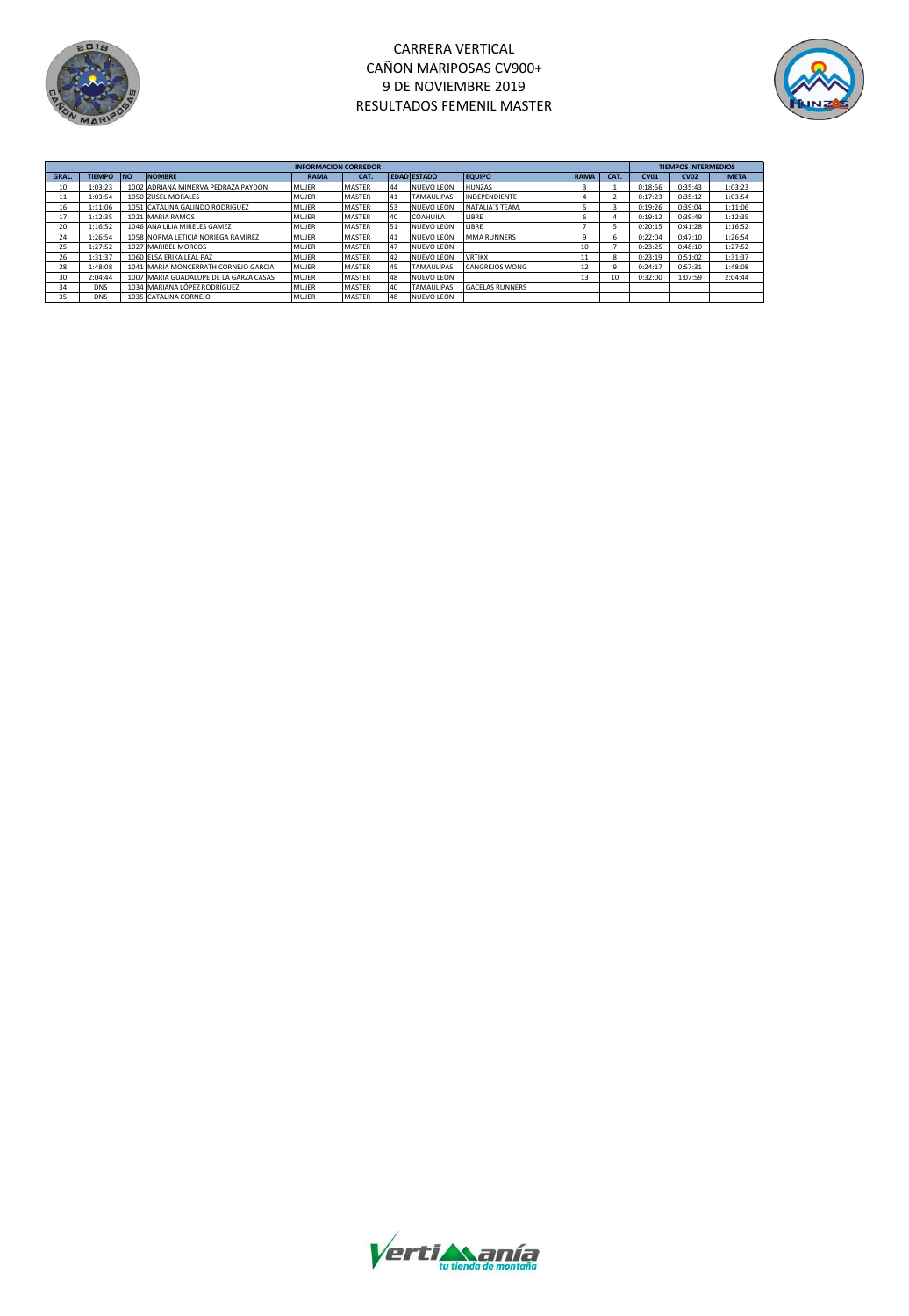

# CARRERA VERTICAL CAÑON MARIPOSAS CV900+ 9 DE NOVIEMBRE 2019 RESULTADOS VARONIL LIBRE



|               |               |           | <b>INFORMACION CORREDOR</b>            |               |       |    |                       | <b>TIEMPOS INTERMEDIOS</b> |                |                |             |             |             |
|---------------|---------------|-----------|----------------------------------------|---------------|-------|----|-----------------------|----------------------------|----------------|----------------|-------------|-------------|-------------|
| <b>GRAL</b>   | <b>TIEMPO</b> | <b>NO</b> | <b>NOMBRE</b>                          | <b>RAMA</b>   | CAT.  |    | <b>EDAD ESTADO</b>    | <b>EQUIPO</b>              | <b>RAMA</b>    | CAT.           | <b>CV01</b> | <b>CV02</b> | <b>META</b> |
| $\mathbf{1}$  | 0:47:07       |           | 1001 FERNANDO AZAEL MEJIA GONZALEZ     | <b>HOMBRE</b> | LIBRE | 27 | <b>JALISCO</b>        | VERTIMANIA                 |                | $\mathbf{1}$   | 0:12:42     | 0:25:43     | 0:47:07     |
| $\mathcal{P}$ | 0:49:19       |           | 1037 ARTURO ANAYA                      | <b>HOMBRE</b> | LIBRE | 30 | NUEVO LEÓN            | VÉRTICA                    | $\overline{2}$ | $\mathcal{P}$  | 0:13:45     | 0:27:28     | 0:49:19     |
| 6             | 1:00:35       |           | 1032 HECTOR CANEK DE LA ROSA BERMAN    | <b>HOMBRE</b> | LIBRE | 35 | NUEVO LEÓN            |                            | 5              | 3              | 0:16:46     | 0:34:14     | 1:00:35     |
| 12            | 1:08:05       |           | 1033 EDUARDO CANIZALES RAMÍREZ         | <b>HOMBRE</b> | LIBRE | 35 | NUEVO LEÓN            | LOS RUDOS DE GARCÍA        | 8              | 4              | 0:18:11     | 0:37:31     | 1:08:05     |
| 14            | 1:09:36       |           | 1047 DAVID MORALES REYES               | <b>HOMBRE</b> | LIBRE | 19 | COAHUILA              | MONTAÑISMO TEC SALTILLO    | 10             | 5              | 0:19:01     | 0:39:36     | 1:09:36     |
| 15            | 1:09:53       |           | 1031 EDUARDO ROBERTO CAMACHO RODRIGUEZ | <b>HOMBRE</b> | LIBRE | 21 | NUEVO LEÓN            |                            | 11             | 6              | 0:18:04     | 0:38:47     | 1:09:53     |
| 19            | 1:14:34       |           | 1043 SERGIO IBARRA GONZALEZ            | <b>HOMBRE</b> | LIBRE | 34 | <b>TAMAULIPAS</b>     | CANGREJOS WONG             | 13             | $\overline{7}$ | 0:20:21     | 0:41:09     | 1:14:34     |
| 23            | 1:25:50       |           | 1023 JOSE RÍOS ÁNGEL RÍOS PEREZ        | <b>HOMBRE</b> | LIBRE | 37 | QUERÉTARO             |                            | 15             | $\mathbf{R}$   | 0:21:47     | 0:47:15     | 1:25:50     |
| 36            | <b>DNS</b>    |           | 1036 JOSE ANGEL REYES ORTIZ            | <b>HOMBRE</b> | LIBRE | 36 | NUEVO LEÓN            |                            |                |                |             |             |             |
| 37            | <b>DNS</b>    |           | 1038 ALFREDO GONZALEZ                  | <b>HOMBRE</b> | LIBRE | 37 | DISTRITO FEDER GUANAS |                            |                |                |             |             |             |
| 39            | <b>DNS</b>    |           | 1040 ERNESTO HINOJOSA ELIZONDO         | <b>HOMBRE</b> | LIBRE | 37 | NUEVO LEÓN            | LILI FIGUEROA              |                |                |             |             |             |
| 40            | <b>DNS</b>    |           | 1048 JESUS A PEDRAZA GUZMAN            | <b>HOMBRE</b> | LIBRE | 33 | <b>TAMAULIPAS</b>     | <b>ULTRA TRAIL RUNNERS</b> |                |                |             |             |             |
| 42            | <b>DNS</b>    |           | 1053 ARTURO ABREGO TREVIÑO             | <b>HOMBRE</b> | LIBRE | 30 | NUEVO LEÓN            | NATIVETECH                 |                |                |             |             |             |
| 43            | <b>DNS</b>    |           | 1054 EDWIN ROBERTO PIER ESPINOZA       | <b>HOMBRE</b> | LIBRE | 25 | NUEVO LEÓN            | $---$                      |                |                |             |             |             |
| 44            | <b>DNS</b>    |           | 1055 URIEL ANTONIO PIER ESPINOZA       | <b>HOMBRE</b> | LIBRE | 16 | NUEVO LEÓN            | -----                      |                |                |             |             |             |
| 45            | <b>DNS</b>    |           | 1056 RAUL CASTRUITA PONCE              | <b>HOMBRE</b> | LIBRE | 29 | NUEVO LEÓN            | NATIVETECH                 |                |                |             |             |             |
| 46            | <b>DNS</b>    |           | 1057 DIEGO GUZMAN GARZA                | <b>HOMBRE</b> | LIBRE | 30 | NUEVO LEÓN            | NATIVETECH                 |                |                |             |             |             |
|               |               |           |                                        |               |       |    |                       |                            |                |                |             |             |             |
|               |               |           |                                        |               |       |    |                       |                            |                |                |             |             |             |
|               |               |           |                                        |               |       |    |                       |                            |                |                |             |             |             |
|               |               |           |                                        |               |       |    |                       |                            |                |                |             |             |             |
|               |               |           |                                        |               |       |    |                       |                            |                |                |             |             |             |
|               |               |           |                                        |               |       |    |                       |                            |                |                |             |             |             |
|               |               |           |                                        |               |       |    |                       |                            |                |                |             |             |             |
|               |               |           |                                        |               |       |    |                       |                            |                |                |             |             |             |
|               |               |           |                                        |               |       |    |                       |                            |                |                |             |             |             |
|               |               |           |                                        |               |       |    |                       |                            |                |                |             |             |             |
|               |               |           |                                        |               |       |    |                       |                            |                |                |             |             |             |
|               |               |           |                                        |               |       |    |                       |                            |                |                |             |             |             |
|               |               |           |                                        |               |       |    |                       |                            |                |                |             |             |             |
|               |               |           |                                        |               |       |    |                       |                            |                |                |             |             |             |